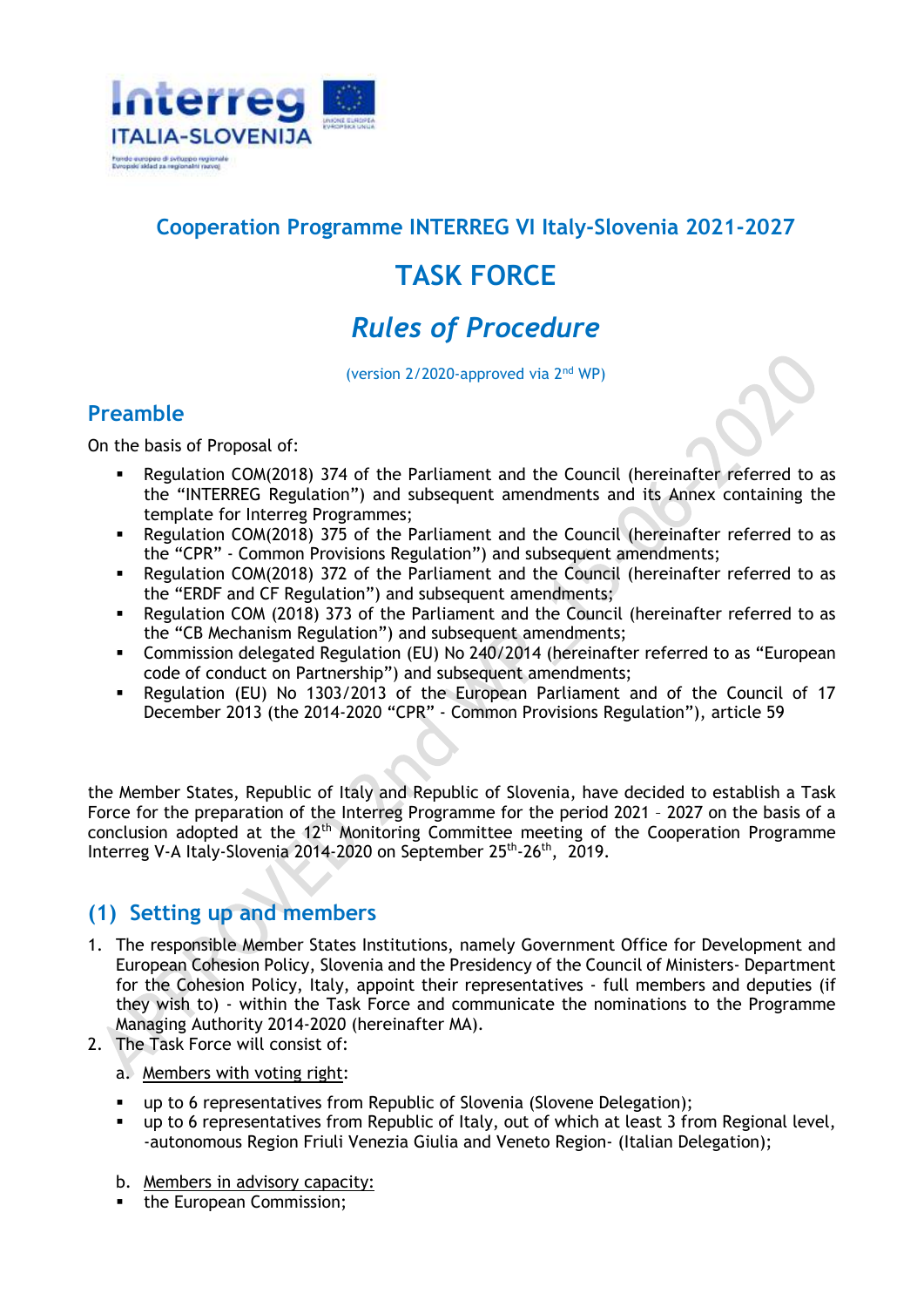

- the INTERREG IT-SI 2014-2020 Managing Authority and its staff;
- on a case-by-case basis by informing the Chair in advance, regional/national experts and observers (i.e. macro-strategies, mainstream Programmes, S3 experts, economic-social representatives parties, etc.).
- 3. Each Member State Delegation will appoint its Head.
- 4. Task Force voting members full and deputies have the same rights, duties and mandate to take decisions that are binding for the Member State.
- 5. The Task Force is technically supported by the INTERREG IT-SI 2014-2020 Managing Authority/Joint Secretariat (hereinafter, JS) and by external expert/s, where contracted for the scope.

# **(2) Tasks**

- 1. The mandate of the Task Force is to steer and monitor the preparation of the programming documents for INTERREG Italy-Slovenia 2021-2027and to ensure the quality and effectiveness of its preparation. The MA assists the Task Force in this task.
- 2. The mandate is carried out through the performance of the following main activities:
	- a. establishing the Managing Authority and discussing the Programme implementing Structures;
	- b. supporting the development of the evidence-based analysis of the territorial needs and challenges of a future Programme area;
	- c. selecting priority axes for Interreg Programme and respective financial allocations for them and types of operations and territorial instruments of implementation based on the analysis and needs;
	- d. stimulating cross-border dialogues with the relevant stakeholders and feeding in the results of national consultations by involving also the national, regional and local level of MS in the preparation process, respecting the partnership principle set out in the draft legislative package;
	- e. developing and approving the contents of the Terms of Reference for contracting external experts;
	- f. supervising the work of the external experts;
	- g. contributing to and deciding on methodologies for simplification measures required for Interreg programmes (simplified cost options, etc.).
	- h. organizing the signature of the Pre-agreement for the approval of the final CP IT-SI.

### **(3) Chair and meetings**

- 1. The meeting is valid when at least three out of six of the voting members per Delegation are present. Both Italian Regions shall be represented.
- 2. As long as the prospective MA for the 2021-2027 is not identified, the Task Force shall have the 2014-2020 Managing Authority as its Chair. The identified 2021-2027 MA shall then take over the chairmanship of the Task Force.
- 3. As a general rule, the Task Force meets according to a provisional Work Plan/Roadmap and upon invitation by the Chair. The meeting shall be hosted by each MS, on a rotational basis.
- 4. At each meeting the Task Force shall decide on the date, place, provisional agenda of its next meeting.
- 5. The work of the Task Force should be arranged according to principles of effectiveness and efficiency.
- 6. The Chair supported by the JS shall:
	- a. elaborate a provisional agenda in consultation with the two Member State Delegations;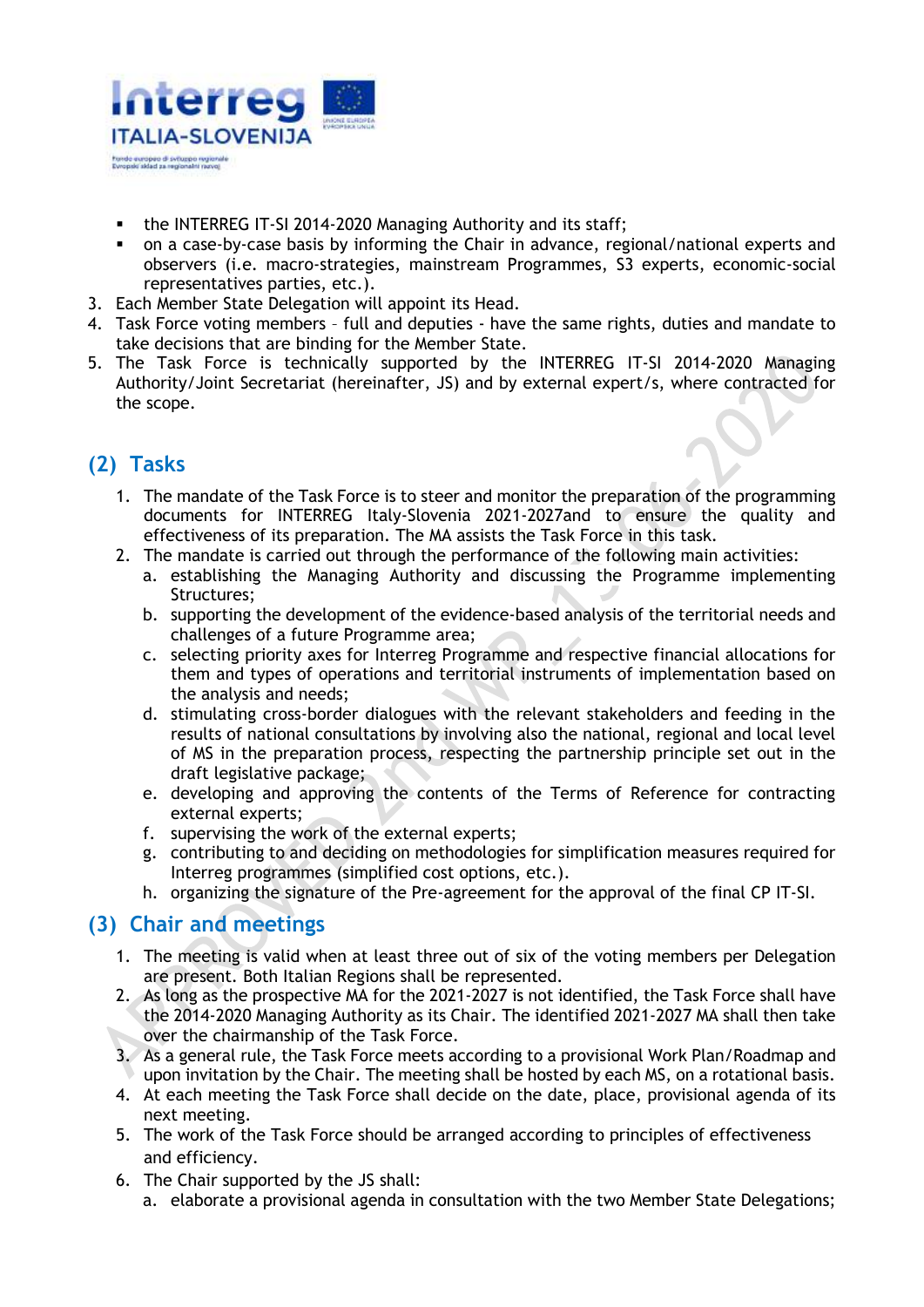

- b. verify the availability of proper support documents;
- c. perform chairing duties during the meetings;
- d. be responsible for the proper functioning of the Task Force;
- e. provide a summary of outcomes at the conclusion of each meeting.
- 7. Communication among members of the Task Force and with the Chair shall be done by email.
- 8. As a general rule, the working language of Task Force meetings is English.
- 9. Documents and written communications will be drafted and revised only in English.
- 10. Upon decision of the Task Force, the final official version of Programme documents shall be translated into Slovene and Italian language.
- 11. In exceptional and justified circumstances, Task Force meetings can be followed via conferencing system.

### **(4) Meetings organization**

- 1. The 2014-2020 JS supports the organization of the meeting and it is in charge:
	- a. on the basis of the provisional Work Plan/Roadmap and on behalf of the Chair, to send the invitation and the agenda with all supporting documents, in principle at least 15 calendar days before the date of the meeting. In exceptional cases, meetings may be convened and supporting documents may be made available in a shorter period. If a request of change on the provisional agenda is made, the JS, on behalf of the Chair, shall immediately circulate the final draft agenda to the Task Force members;
	- b. to draft the short minutes, which consist of the list of decisions taken and synthesis of their motivations/relevant positions expressed by the two Delegations for each point of the agenda, to be circulated not later than 7 working days after the meeting has taken place, together with documents revised as outcome of the meeting.
- 2. Any request to add an item on the agenda not implying the drafting of new documents and/or elaboration of further analysis or any document/presentation to be proposed for discussion on the items of the agenda shall be sent by the two Delegations to the Chair not later than 6 working days before the meeting.
- 3. The participants at the meeting can formulate their observations or proposal of amendments to the minutes and supporting documents no later than the following 7 working days after receipt. Silence within the set deadline is interpreted as consensus and the final short minutes are sent back to Task Force members.
- 4. In case of no compromise on revisions to the minutes, the JS shall revise and circulate the minutes, which shall be object of decision on the following meeting, as first point of the agenda.
- 5. All possible efforts shall be made in order to ensure the correctness and effectiveness of communication.
- 6. The Chair shall report to the 2014-2020 Monitoring Committee on the status of development of the work done by the Task Force.

# **(5) Decision-making**

- 1. Decisions within the Task Force will be taken by consensus on the basis of principle "One country one vote" expressed by the Head of each of the two Delegations.
- 2. Decisions can be taken when at least three out of six of the voting members per Delegation are present. Both Italian Regions shall be represented.